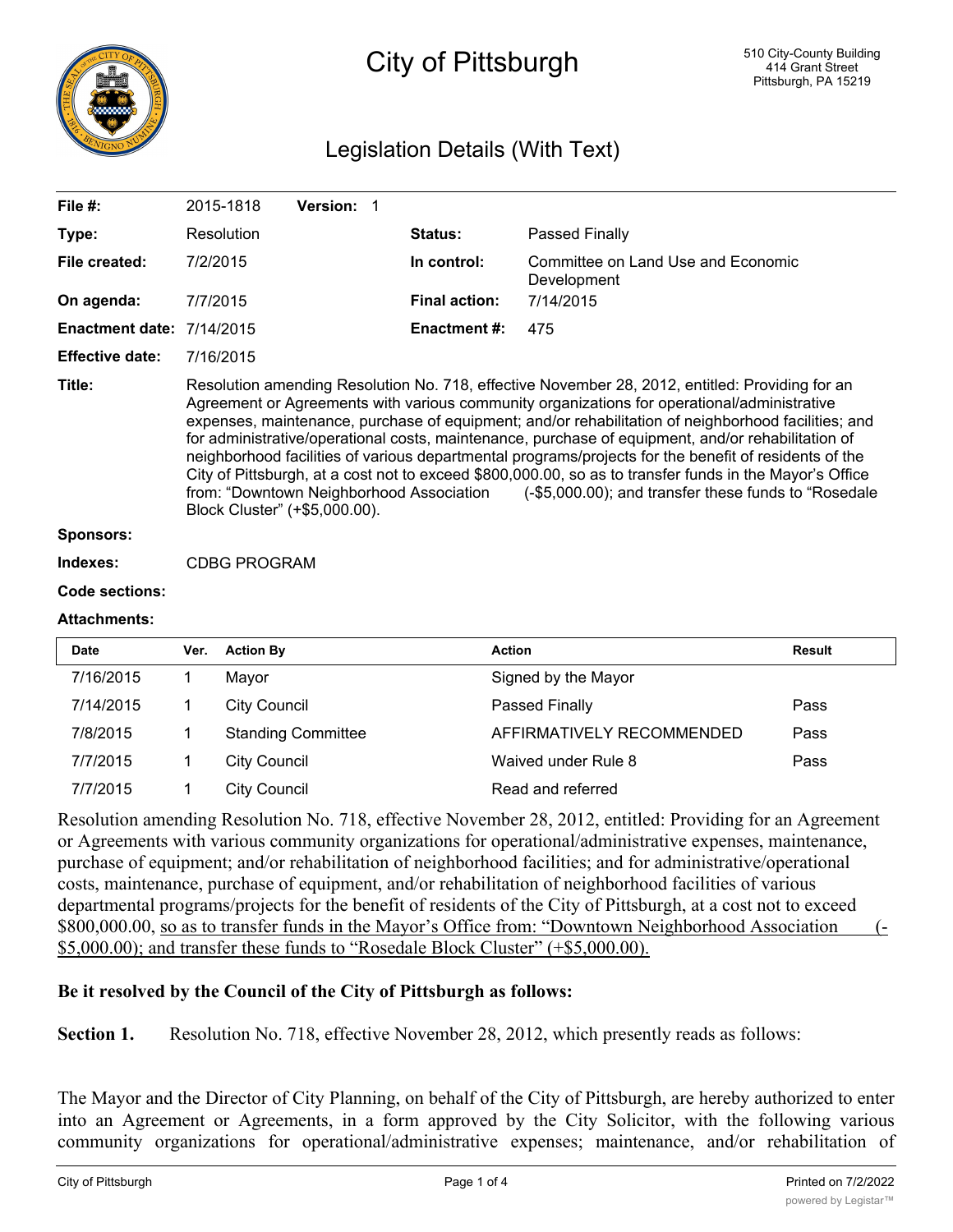#### **File #:** 2015-1818, **Version:** 1

neighborhood facilities; and for administrative/operational costs, maintenance, purchase of equipment, and/or rehabilitation of neighborhood facilities of various departmental programs/projects for the benefit of residents of the City of Pittsburgh, at a cost not to exceed \$800,000.00, chargeable to and payable from the 2010 Community Development Block Grant Program, and the listed code accounts in the Mayor's Office.

Is hereby amended to read as follows:

| <b>MAYOR'S OFFICE</b>                                                           | \$800,000.00 | \$800,000.00 |           |
|---------------------------------------------------------------------------------|--------------|--------------|-----------|
| Afro-American Music Institute                                                   | 10,000.00    |              | 10,000.00 |
| 500000-2610-102000-C2010-G221306-2010                                           |              |              |           |
| Arlington Civic Council Meals on Wheels                                         | 2,500.00     |              | 2,500.00  |
| 500000-2610-102000-C2010-G221308-2010                                           |              |              |           |
| <b>Better Block Development</b>                                                 | 7,753.92     |              | 7,753.92  |
| 500000-2610-102000-C2010-G229751-2010                                           |              |              |           |
| <b>Bloomfield Business Association</b>                                          | 5,000.00     |              | 5,000.00  |
| 500000-2610-102000-C2010-G225017-2010                                           |              |              |           |
| <b>Bloomfield Citizens Council</b>                                              | 5,000.00     |              | 5,000.00  |
| 0229864100.58101.00                                                             |              |              |           |
| Bloomfield Garfield Corp.                                                       | 10,000.00    |              | 10,000.00 |
| 500000-2610-102000-C2010-G226327-2010                                           |              |              |           |
| Brighton Heights Meals on Wheels/Lutheran                                       | 2,500.00     |              | 2,500.00  |
| Services                                                                        |              |              |           |
| 500000-2610-102000-C2010-G229938-2010                                           |              |              |           |
| Brightwood Civic Group                                                          | 5,000.00     |              | 5,000.00  |
| 500000-2610-102000-C2010-G221142-2010                                           |              |              |           |
| Center for Victims of Violence Crime                                            | 76,246.08    |              | 76,246.08 |
| 0228991100.58101.00                                                             |              |              |           |
| Central Northside Neighborhood Council                                          | 5,000.00     |              | 5,000.00  |
| 500000-2610-102000-C2010-G229760-2010                                           |              |              |           |
| Children's Home of Pittsburgh -- BGC                                            | 10,000.00    |              | 10,000.00 |
| 0267319100.58101.00                                                             |              |              |           |
| Downtown Neighborhood Association.                                              | 5,000.00     | (5,000.00)   | 0.00      |
| 0223292100.58101.00                                                             | 2,000.00     |              |           |
| East Allegheny Community Council, Inc.<br>500000-2610-102000-C2010-G221330-2010 |              |              | 2,000.00  |
| East End Raiders --- Homewood YMCA                                              | 1,500.00     |              | 1,500.00  |
| 0223293100.58101.00                                                             |              |              |           |
| East Liberty Concerned Citizens                                                 | 2,500.00     |              | 2,500.00  |
| 500000-2610-102000-C2010-G221332-2010                                           |              |              |           |
|                                                                                 |              |              |           |
| Elder-Ado Inc.                                                                  | 10,000.00    |              | 10,000.00 |
| 500000-2610-102000-C2010-G221334-2010                                           |              |              |           |
| Fineview Citizens Council, Inc.                                                 | 5,000.00     |              | 5,000.00  |
| 500000-2610-102000-C2010-G221401-2010                                           |              |              |           |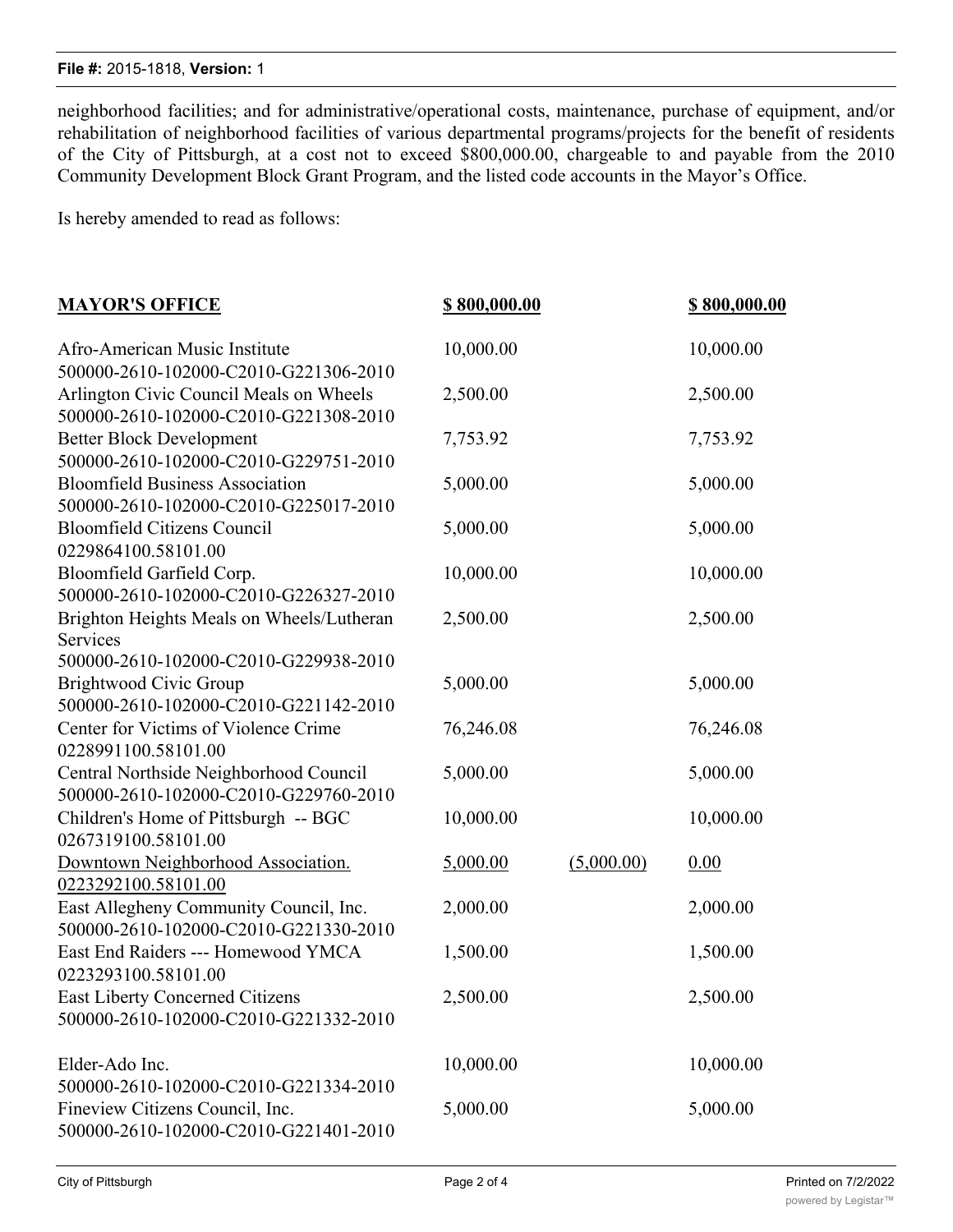### **File #:** 2015-1818, **Version:** 1

500000-2610-102000-C2010-G221334-2010

| <b>Greater Pittsburgh Community Food Bank</b><br>500000-2610-102000-C2010-G228993-2010                             | 125,000.00 |             | 125,000.00 |  |
|--------------------------------------------------------------------------------------------------------------------|------------|-------------|------------|--|
| Hazelwood Initiative<br>500000-2610-102000-C2010-G229131-2010                                                      | 5,000.00   |             | 5,000.00   |  |
| Jewish Community Center<br>500000-2610-102000-C2010-G221362-2010                                                   | 5,000.00   |             | 5,000.00   |  |
| <b>Kingsley Assoc</b><br>500000-2610-102000-C2010-G221197-2010                                                     | 10,000.00  |             | 10,000.00  |  |
| Lawrenceville Bloomfield Meals on Wheels<br>500000-2610-102000-C2010-G229962-2010                                  | 2,500.00   |             | 2,500.00   |  |
| Lawrenceville Corp<br>500000-2610-102000-C2010-G229164-2010                                                        | 5,000.00   |             | 5,000.00   |  |
| Lawrenceville United<br>500000-2610-102000-C2010-G229855-2010                                                      | 10,000.00  |             | 10,000.00  |  |
| Mt. Washington Community Development<br>Corporation                                                                | 5,000.00   |             | 5,000.00   |  |
| 500000-2610-102000-C2010-G223131-2010<br>Neighborhood Works of Western Pa<br>500000-2610-102000-C2010-G223294-2010 | 7,500.00   |             | 7,500.00   |  |
| Neighbors in the Strip<br>500000-2610-102000-C2010-G223175-2010                                                    | 5,000.00   |             | 5,000.00   |  |
| <b>Operation Better Block</b><br>500000-2610-102000-C2010-G223070-2010                                             | 10,000.00  |             | 10,000.00  |  |
| Pittsburgh Action Against Rape<br>500000-2610-102000-C2010-G229656-2010                                            | 60,000.00  |             | 60,000.00  |  |
| Pittsburgh Community Reinvestment Group<br>500000-2610-102000-C2010-G225677-2010                                   | 20,000.00  |             | 20,000.00  |  |
| Pittsburgh Community Services - Hunger<br>500000-2610-102000-C2010-G221390-2010                                    | 70,000.00  |             | 70,000.00  |  |
| Pittsburgh Community Services - Safety<br>500000-2610-102000-C2010-G221391-2010                                    | 50,000.00  |             | 50,000.00  |  |
| Polish Hill Civic Association<br>500000-2610-102000-C2010-G225010-2010                                             | 10,000.00  |             | 10,000.00  |  |
| Rosedale Block Cluster Inc.<br>0224508100.58101.00                                                                 | 10,000.00  | $+5,000.00$ | 15,000.00  |  |
| <b>Senior Friends</b><br>500000-2610-102000-C2010-G229844-2010                                                     | 2,500.00   |             | 2,500.00   |  |
| <b>Sheraden Community Council</b><br>500000-2610-102000-C2010-G223121-2010                                         | 2,500.00   |             | 2,500.00   |  |
| Southside Athletic Assoc<br>500000-2610-102000-C2010-G223187-2010                                                  | 5,000.00   |             | 5,000.00   |  |
| Tree of Hope<br>500000-2610-102000-C2010-G229866-2010                                                              | 10,000.00  |             | 10,000.00  |  |
| Troy Hill Citizens Council<br>500000-2610-102000-C2010-G229798-2010                                                | 10,000.00  |             | 10,000.00  |  |
| Hrhan League of Pittshurgh - Hunger Services                                                                       | 20 000 00  |             | 20.000.00  |  |